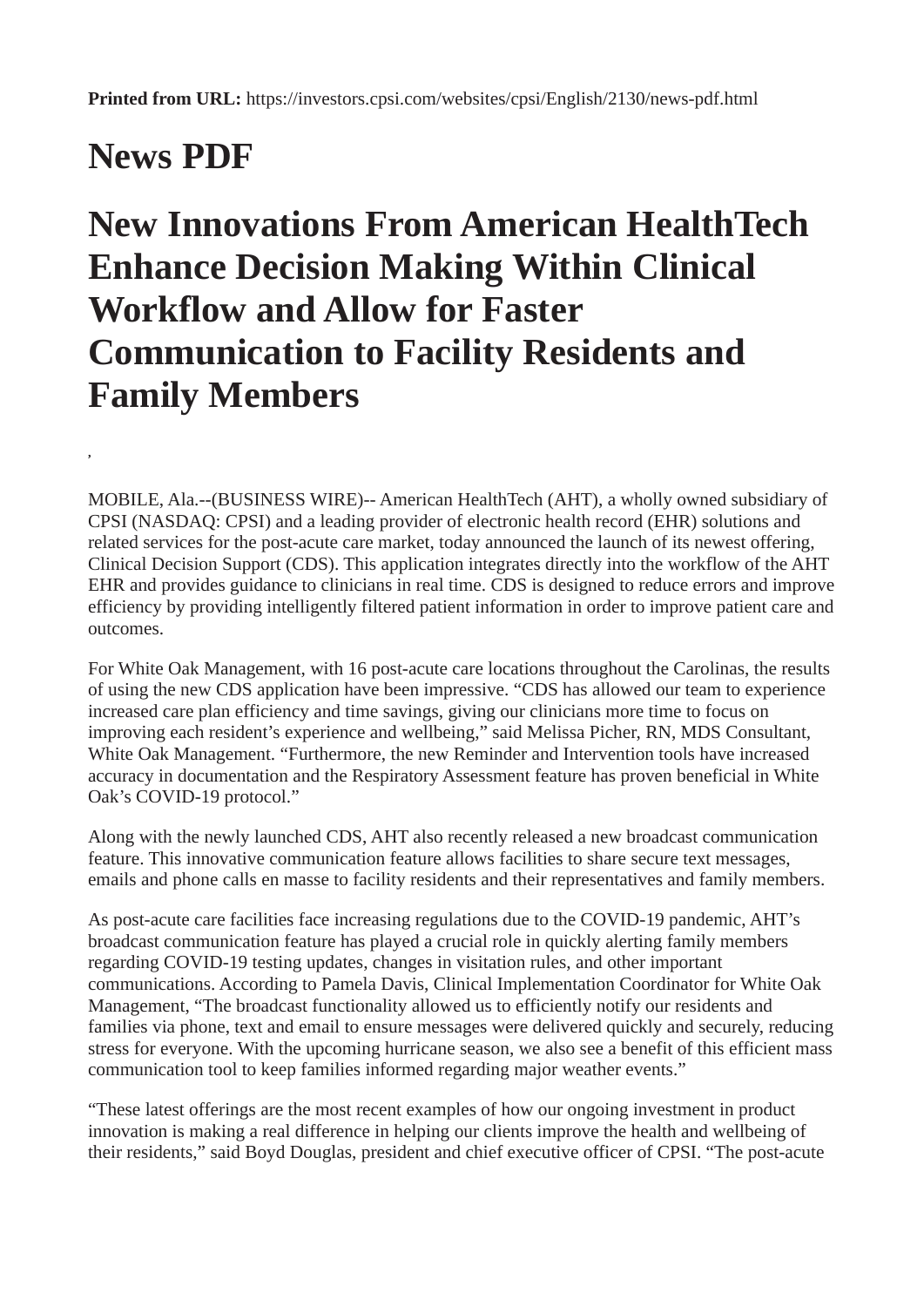care industry is experiencing unprecedented challenges with COVID-19, so we have a responsibility to help our clients improve efficiencies and resident care as cost effectively as possible."

## **About CPSI**

CPSI is a leading provider of healthcare solutions and services for community hospitals, their clinics and post-acute care facilities. Founded in 1979, CPSI offers its products and services through four companies – Evident, LLC; American HealthTech, Inc.; TruBridge, LLC; and iNetXperts, Corp., d/b/a Get Real Health. Our combined companies are focused on helping improve the health of the communities we serve, connecting communities for a better patient care experience, and improving the financial operations of our customers. Evident provides comprehensive acute care EHR solutions and related services for community hospitals and their physician clinics. American HealthTech is one of the nation's largest providers of EHR solutions and related services for postacute care facilities. TruBridge focuses on providing business management, consulting and managed IT services, along with its complete RCM solution, for all care settings. Get Real Health delivers technology solutions aimed at improving patient engagement for individuals and healthcare providers. For more information, visit [www.cpsi.com.](https://cts.businesswire.com/ct/CT?id=smartlink&url=http%3A%2F%2Fwww.cpsi.com&esheet=52246917&newsitemid=20200708005730&lan=en-US&anchor=www.cpsi.com&index=1&md5=579394148efed5c8953c4fcacdfc386e)

## **Forward-Looking Statements**

*This press release contains forward-looking statements within the meaning of the "safe harbor" provisions of the Private Securities Litigation Reform Act of 1995. These forward-looking statements can be identified generally by the use of forward-looking terminology and words such as "expects," "anticipates," "estimates," "believes," "projects," "targets," "predicts," "intends," "plans," "potential," "may," "continue," "should," "will" and words of comparable meaning. Without limiting the generality of the preceding statement, all statements in this press release relating to the ability of AHT's applications to help customers improve efficiencies, patient care and outcomes are forward-looking statements. We caution investors that any such forward-looking statements are only predictions and are not guarantees of future performance. Certain risks, uncertainties and other factors may cause actual results to differ materially from those projected in the forward-looking statements. Such factors may include: risks related to the ability of AHT's Clinical Decision Support application to reduce errors and improve efficiency by providing customers with intelligently filtered patient information; risks related to the ability of AHT's broadcast communication feature to allow facilities to share text messages, emails and phone calls with facility residents and their representatives and families quickly and securely; the impact of COVID-19 and related economic disruptions which could materially affect the Company's revenue, gross margin and income, as well as the Company's financial position and/or liquidity; actions to be taken by the Company in response to the pandemic; the legal, regulatory and administrative developments that occur at the federal, state and local levels; potential disruptions, breaches, or other incidents affecting the proper operation, availability, or security of the Company's or its partners' information systems, including unauthorized access to or theft of patient, business associate, or other sensitive information or inability to provide patient care because of system unavailability; changes in revenues due to declining hospital demand and deteriorating macroeconomic conditions (including increases in uninsured and underinsured patients); potential increased expenses related to labor or other expenditures; and the impact of our substantial indebtedness and the ability to refinance such indebtedness on acceptable terms or at all, as well as risks associated with disruptions in the financial markets and the business of financial institutions as the result of the COVID-19 pandemic which could impact us from a financial perspective. Numerous other risks, uncertainties and other factors may cause actual results to differ materially from those expressed in any forward-looking statements. Such factors include risk factors described from time to time in CPSI's public releases and reports filed with the Securities and Exchange Commission, including but not limited to, CPSI's most recent Annual Report on Form 10-K and Quarterly Report on Form 10*‑*Q. We also caution investors that the forward-looking information*